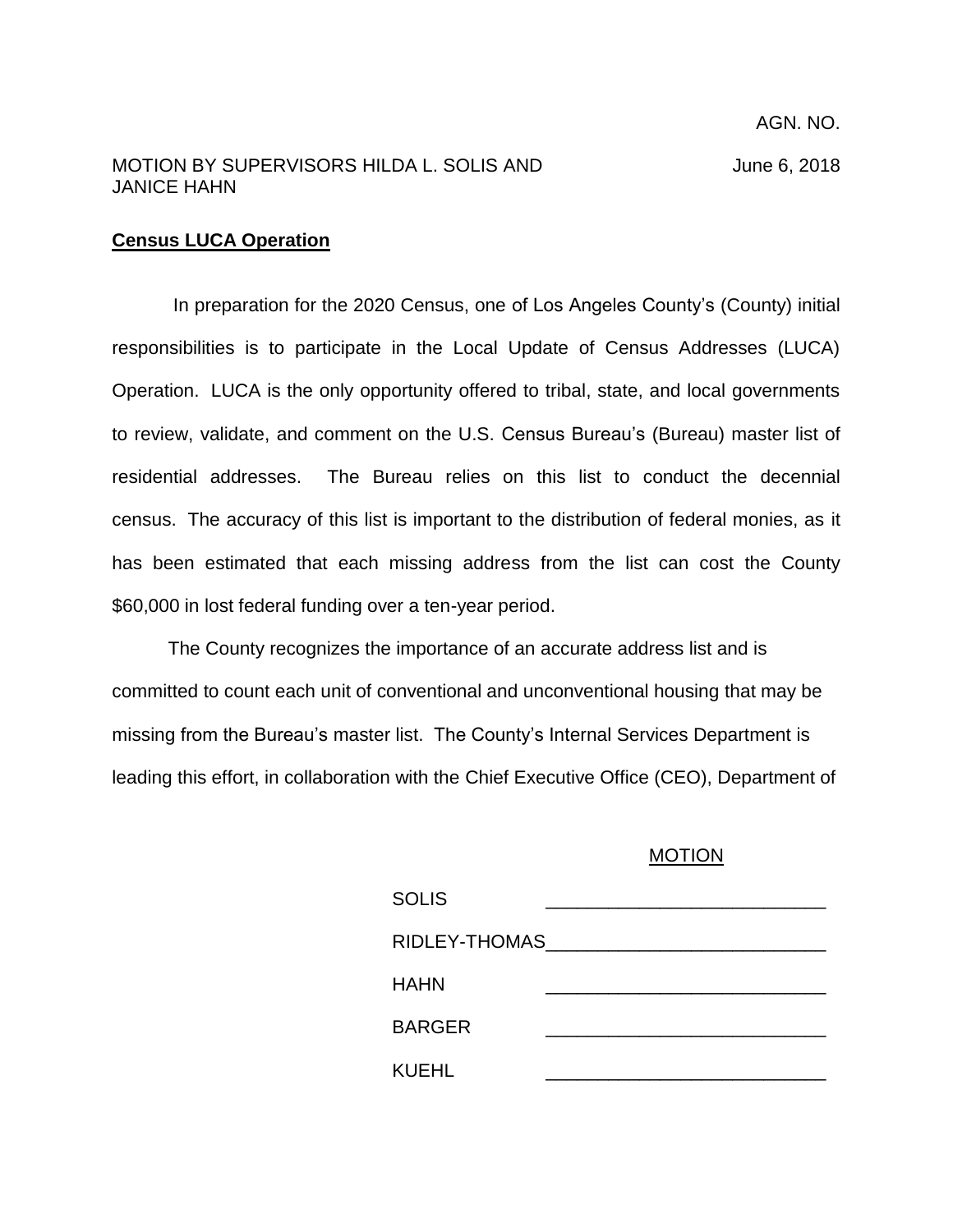Regional Planning, Office of Immigrant Affairs, and non-profit community-based organizations with a volunteer base to help identify addresses.

It is critical that Los Angeles County provide the U.S. Census Bureau an updated list of addresses, and June 2018 is the last full month the County has to review, add, and correct addresses. It is incumbent upon every County Department to help ensure an accurate and complete count, and County employees should be encouraged to participate in the effort. One opportunity for employee participation is the canvassing of non-standard address dwelling units that are often overlooked by the U.S. Census Bureau. During the month of June, and specifically on June 23, 2018, County employees can join with volunteers and community-based organizations to canvass County neighborhoods and increase the census address count for Los Angeles County.

## **WE, THEREFORE, MOVE** that the Board

- 1. Proclaim Saturday, June 23, 2018 as Census LUCA Day throughout Los Angeles County to create awareness of and encourage participation in the Census LUCA canvassing efforts.
- 2. Direct the Chief Executive Officer's Office of Countywide Communications, in collaboration with the Graphics Unit of the Executive Office, to develop themed promotional materials consistent with the U.S. Census Bureau and State of California's logos and materials to encourage County employee participation in the Census LUCA process. This material would